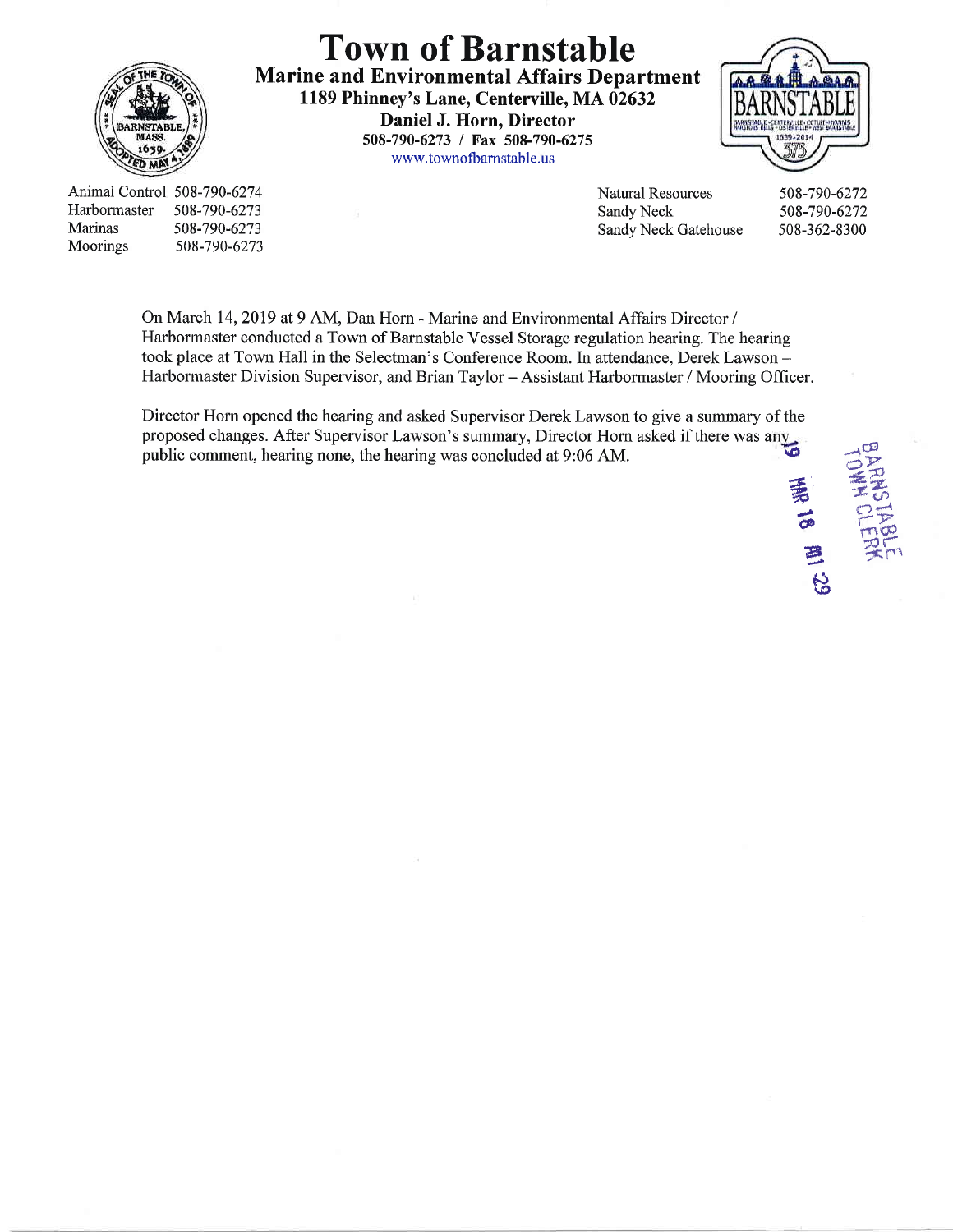# BARNSTABI F TOWN CLERK

## S 430-1 Authority and  $\frac{19}{48}$  MMR 18  $\frac{41}{29}$

These rules and regulations are made by the Town Manager of the Town of Barnstable under the authority of Chapter 32, Article ll, \$ 32-7, of the Town of Barnstable Code.

## A, Purpose

To establish a regulation in order to effectively utilize public access to water over Town land by controlling the size and types of vessels placed upon these ways. This regulation also limits the timeframe in which vessels will be permitted to remain in the areas, requiring annual removal,

## B, Definitions

Vessel: For the purpose of this regulation, a vessel is every description of watercraft used or capable of being used as a means of transportation upon the water,

Structure: Structure means any man-made object which is intended to remain in place in, on, over, or under the tidelands or other waterways and would require a local permit from the Town's Conservation Commission and/or a Ch.91 permit. Structures may include any anchoring system that is put in place by the altering, digging, and/or burying something into the grounds/shores of the Town.

<sup>S</sup>430-2 Regulation of vessels on Town ways to water, landings and beaches.

A. Only non-motorized vessels may be placed on posted Town land with public access to water and landings between April 16 and November 14 of each calendar year.

B. No vessel greater than 12 feet in length overall and no vessel greater than <sup>5</sup> feet in beam may be placed on any Town Way to Water.

C. Vessels may only be placed so as not to cause damage to the Town property and environment. No structure may be erected or placed without prior authorization from the Town of Barnstable. Any object or item that is used to secure vessels must be removed each year by November 15 and may not be put into place until April 16.

D. All vessels stored along the shores of Town-owned property shall display <sup>a</sup> decal issued by the Harbormaster. Fees may be established by the Town Manager pursuant to this regulation and will be maintained and available for the public at the Harbormasters Office.